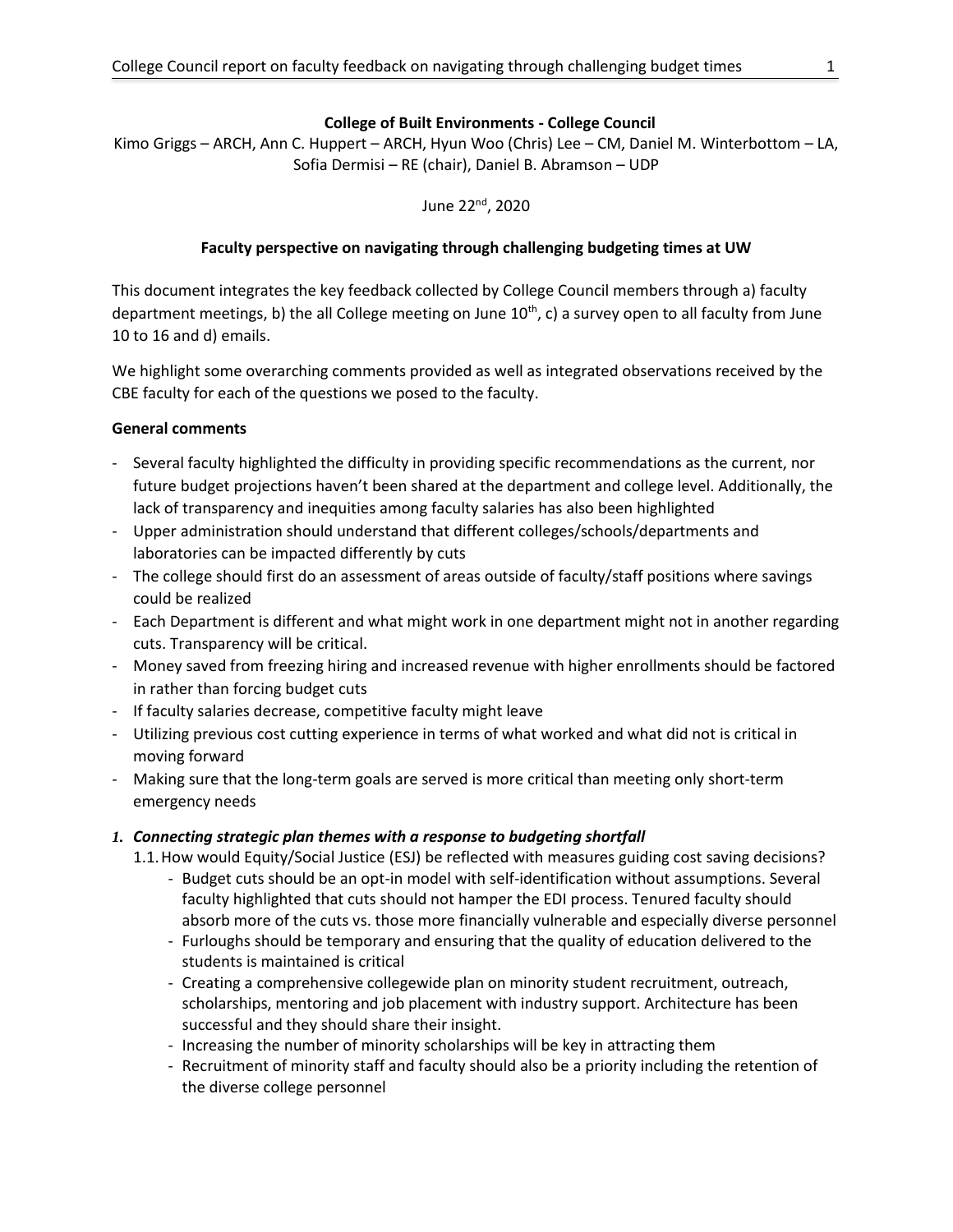- Providing retirement/exit packages to help restructuring and attracting diverse staff and faculty.
- Course reductions should be based on EDI goals, with combined courses across fields being promoted
- 1.2.How would Health and Well-Being (HWB) be reflected with measures guiding cost saving decisions?
	- Maximizing flexibility in all aspects is critical (staggering times, long lunch breaks etc.) and offering safety training on both physical and mental health of our entire community
	- Consolidating activities to minimize need for on campus presence for multiple days through efficiency, which will minimize potential exposure and need for PPE
	- Invest strategically without human cost
	- TA's should not be put in higher health risk, by in-person teaching
	- Inform faculty and staff how to help students with mental health issues and guide them to appropriate resources, rather than just sending them a website
	- Revision of the studio culture is needed to maintain well-being and create a covid-informed space layout for our studios

## *2. Approaches to align financial resources with our goals*

- 2.1.In response to the current financial crisis, what are some guiding principles/criteria that can steer cost saving decisions?
	- Maintaining program quality, momentum & safety is a priority along with research and student support
	- Redundancies should be avoided leading to less hours per week for staff and more collaborative teaching by regular faculty rather than affiliates if there isn't a diversity component
	- Consolidation of events and functions across departments and any non-essential spending across the College
	- Attention to low enrollment classes taught by part-time non-permanent faculty may well be warranted, and elective classes that are enrichments but not central to accredited programs may need to be reduced or eliminated. Additionally, interdisciplinary programs should be protected (e.g. certificates)
	- Lower payed brackets should be protected
	- Courses that are requirements for accredited degrees should be protected as well as interdisciplinary and certificate courses
	- Some online courses can potentially bring in more money and they should continue to be online
	- Tendency to reduce number of courses can be against ABB, however, low-enrollment courses should be explored
	- Faculty time is not fungible, as they have expertise in some areas. Consider negotiating %FTE cut for a course waiver and see the number of faculty who accept it. Reinstate 40% teaching and retirement
	- Improving income opportunities by offering certain courses fully online
	- There should be equity in teaching loads before certain faculty are requested to increase their load
- 2.2.What criteria would you propose when assessing areas of possible budget cuts?
	- See 2.1

-

2.3.What do you consider priorities when developing cost saving measures?